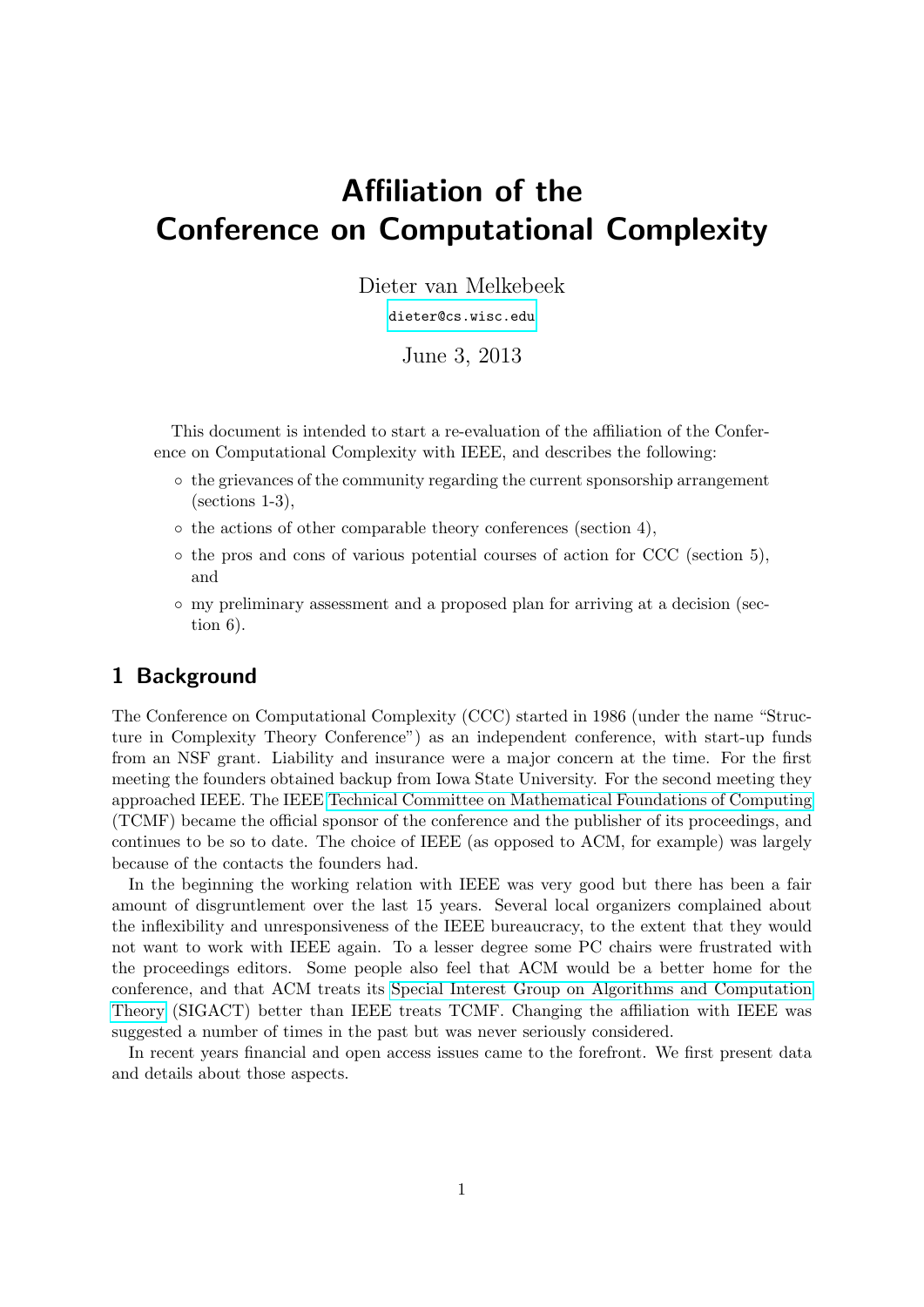## 2 Finances

Table [1](#page-7-0) on the last page contains a summary of the financial reports of the eight most recent CCCs. The income mainly derives from the registration fees, but some years the local organizers also manage to obtain substantial amounts of sponsoring. On the expense side, the table singles out the cost of producing the proceedings, and the service fee that IEEE charges the conference. The bulk of the expenses are due to operational costs. In FCRC years the total also includes overhead charged by the FCRC organization. The amount Paid to IEEE does not include the payment to IEEE for producing the proceedings; it is the sum of the service fee and the balance of the income and the expenses.

The line for 2012 in Table [1](#page-7-0) looks rather alarming. The column *Paid to IEEE* suggests that the registration fees could have been reduced to half or less, had CCC been independent. Although some additional factors need to be taken into account (see below), the conclusion is accurate. That being said, 2012 was a rather exceptional year. For other recent years the figures are less dramatic.

Service fee. Until 2008 the IEEE service fee was calculated as  $14\%$  of the other expenses. In 2009 IEEE raised the fee to 20%, and imposed a lower bound of \$5K. CCC gets the following in return:

◦ Insurance. IEEE insures the conference organizers against liability for bodily injury and damage to property (up to \$1M). According to the CoLT and Random organizers, most conference facilities nowadays have their own insurance for this, and these organizers do not buy additional insurance. Should CCC need to buy liability insurance, they told me a quote of \$375 per year.

IEEE also provides insurance for business crime but the deductible is several times higher than the yearly budget of CCC. Cancellation insurance is not included in the service fee.

- Financial backing. See "surplus" below.
- Funding. TCMF (co)sponsors CCC, FOCS, and LICS, and receives from IEEE a total annual stipend of \$5K (and recently possibly more; see further). The stipend is used to fund the CCC best student paper award (currently \$750 per year).
- Help with negotiating hotel contracts. CCC did not make use of this service in the last 15 years (and possibly never did).
- Advances for payments. CCC did not make use of this service in the last 15 years (and possibly never did). The income from the early registrations suffices.

**Surplus.** IEEE does not allow TCMF or any of its constituent conferences to carry over money from year to year. Instead, IEEE absorbs the yearly balance, be it a surplus or a deficit. Via a 10% contingency requirement in the budget IEEE tries to ensure that conferences do not incur a deficit. In case there is a deficit in a given year, IEEE imposes a raise in the registration fees for the next year. In case of a surplus, it used to be the case that conferences or TCMF did not see anything of it back, but the situation somewhat changed in 2010. Since then the amount of the yearly TCMF stipend has become the maximum of \$5K and 50% of the conference surpluses from the most recently closed TCMF conferences in good standing. In 2010 TCMF contributed \$2.5K from this pot for the 25th anniversary celebration of CCC. Other than this and the yearly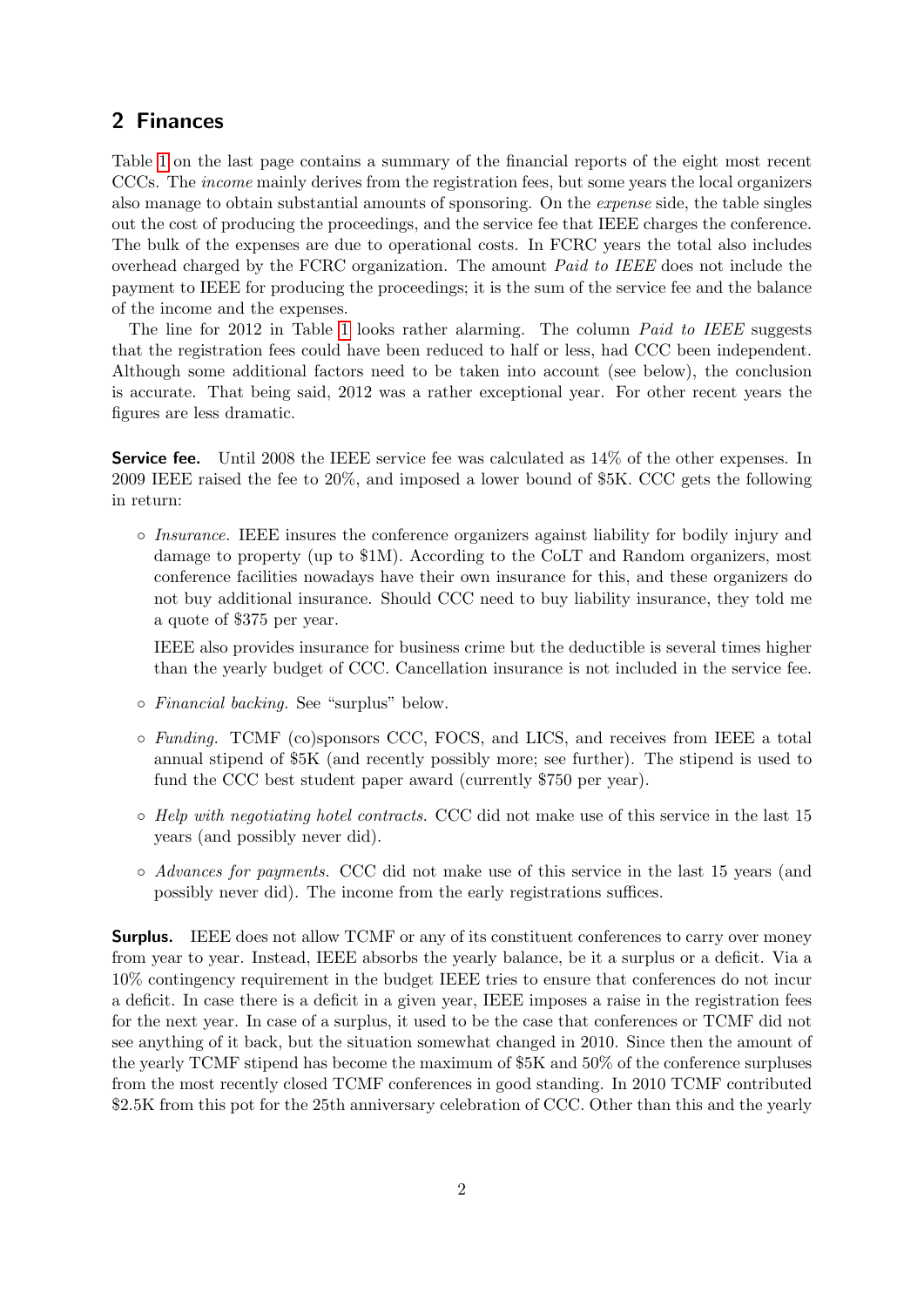funding for the best student paper award CCC has not received any other financial support from TCMF. FOCS has received partial TCMF support for student travel awards.

Given this structure, local organizers are encouraged to strive for a positive but small balance. It is very difficult to estimate the income, though, as the attendance varies a lot from year to year. On the expense side, local organizers can play with the catering during the conference, and some have been very successful in achieving a small positive balance. Nevertheless, spending extra money on catering in order to avoid a return to IEEE is not ideal.

**Conclusion.** Taking everything into account, in recent years the net cost of the affiliation with IEEE has been between 20% and 25% of the registration fees. As an exceptional case, in 2012 the registration fees could have been reduced by more than 50% had CCC been independent. These are substantial potential savings, but they are moderated by the travel and accommodation costs for attending the conference. See Table [1](#page-7-0) for the registration fees of the last eight years.

As a side remark, looking over the financial reports, I am convinced that substantial reductions in the registration fees are also possible by creating some institutional memory to help the local organizers with issues like banking, on-line registration, sponsoring, etc.

Apart from the cost associated with being an IEEE conference, the fact that IEEE conferences cannot carry over money impedes any type of long-term planning, e.g., to provide travel support for students from non-US universities. (In the last two years we could support students from US-universities through a grant from NSF.)

## 3 Proceedings

All but the first proceedings have been produced and distributed by IEEE. Since a while all those proceedings are available through IEEE's digital libraries (IEEExplore and CSDL). As of 2011 CCC no longer has paper proceedings.

**Production.** When CCC switched to on-line only proceedings, the IEEE charge for producing the proceedings dropped substantially (see Table [1\)](#page-7-0) but remains nontrivial (about 10% of the budget). There are considerably cheaper alternatives, and IEEE allows us to use them. We do need to provide IEEE with electronic copies in the format required for their digital libraries.

**Distribution.** IEEE demands every conference to include its proceedings in IEEExplore and CSDL, and to transfer copyright to IEEE. Only libraries and individuals who pay the subscription or download fees have access to the publication. Although not an official policy, according to Paul Beame (former TCMF Chair and current SIGACT Chair) IEEE is OK with conferences having their own web site that happens to contain all the conference papers linked in, provided the conference does not make a big deal about it. The [FOCS web site](http://www.ieee-focs.org) has links that are available via a user name and password.

Alternatives. There are reliable alternatives for producing and distributing proceedings such that authors maintain their copyright, and access is open and free. Two options that I looked into are the following.

◦ [Leibniz International Proceedings in Informatics](http://www.dagstuhl.de/en/publications/lipics) (LIPIcs). This is a service offered by Dagstuhl, with long-term guarantees by the German government. STACS publishes their proceedings with LIPIcs. The charge is between 500 and 800 Euro per year.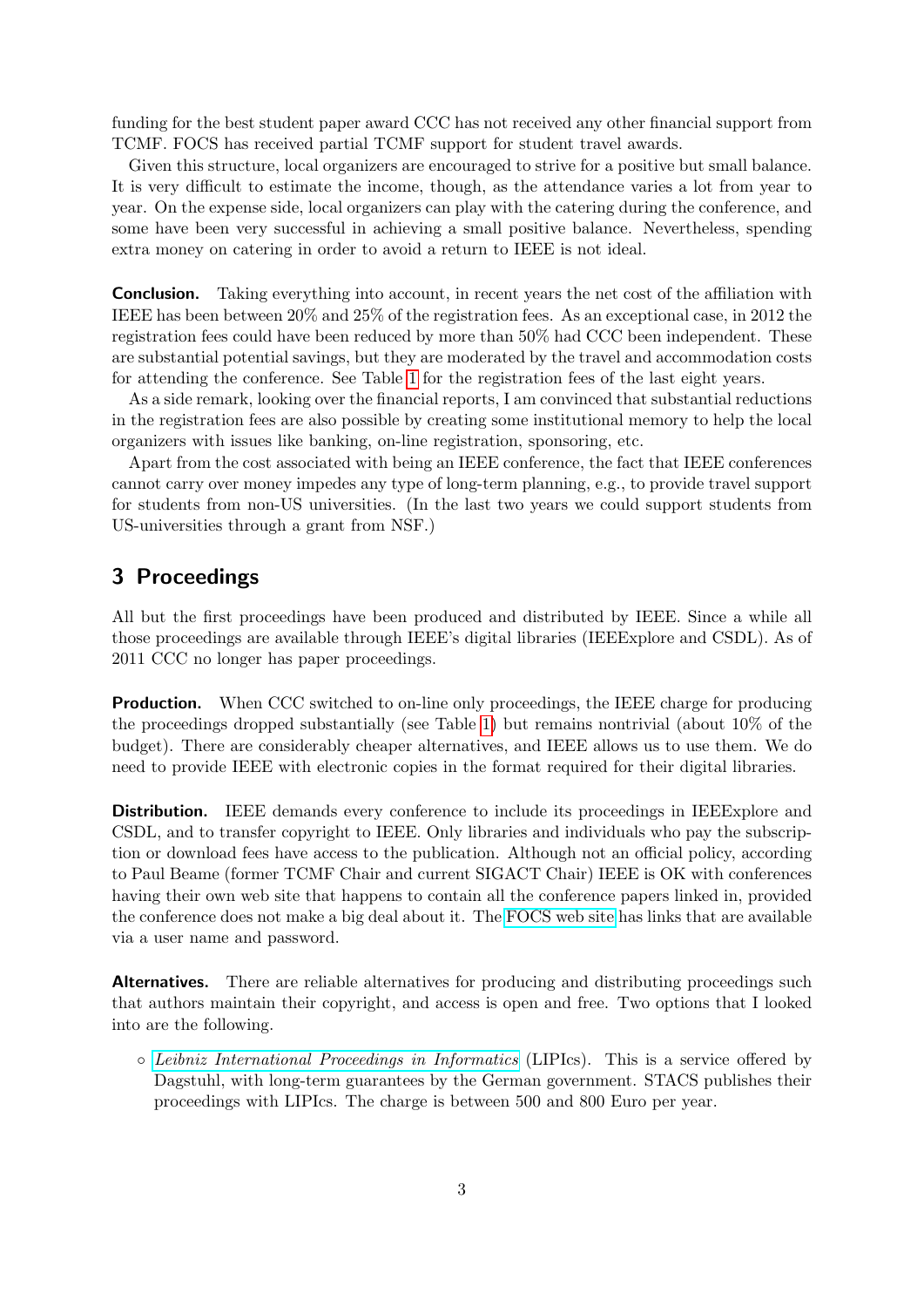◦ [Electronic Proceedings in Theoretical Computer Science](http://about.eptcs.org) (EPTCS). This is an overlay of the Computing Research Repository (CoRR), the CS part of the arXiv, which is run by the Cornell library. So far only smaller workshops and conferences have published their proceedings with EPTCS. There is no charge.

Both options provide ISBN numbers.

**Conclusion.** While IEEE was instrumental in producing and distributing the CCC proceedings in the past, in the on-line era we no longer need IEEE for that. Appearing in the IEEE digital libraries is still a plus for CCC, but it is offset by the access restrictions. There are good open access alternatives, but it is unclear whether IEEE will allow them for their conferences in the foreseeable future.

## 4 Other Conferences

Here are a number of theory conferences that have changed their affiliation or are considering doing so in the near future. They are all somewhat larger than CCC in terms of attendance and budget, but still comparable. There are also non-theory conferences contemplating similar changes. One example is the much larger Conference on Computer Vision and Pattern Recognition (CVPR), which is considering leaving IEEE and becoming independent.

#### 4.1 LICS

The [Symposium on Logic in Computer Science](http://lii.rwth-aachen.de/lics) (LICS) started in the same year as CCC, and was an IEEE-only sponsored conference until 2011. Since 2012 it is a joint ACM/IEEE conference. In 2012 ACM's sponsorship was 25%, and this year it is 50%. The main motivation LICS people mention for the change is their desire to form a SIG for logic in computer science. They see the move as a first step towards that goal. Some members of the LICS community feel that their historic affiliation with IEEE was a mistake, but they cannot become a mere ACM conference. This is because ACM and IEEE have an agreement not to take over each other's conferences. As a disadvantage of their move, the LICS organizers mention that the administrative overhead doubled due to having to deal with two organizations rather than one. LICS seems to care less about the financial and open access issues.

#### 4.2 CoLT

The [Conference on Learning Theory](http://learningtheory.org) (CoLT) started in 1988 as a workshop, became an ACM conference (under the name "Conference on Computational Learning Theory") in 1991, and decided to leave ACM and become an independent conference in 2000. They were unhappy about their interaction with ACM and felt that the service fee was unjustified.

They created a non-profit incorporation, the Association for Computational Learning (ACL), whose purpose is to facilitate the organization of CoLT. The ACL board plays a similar role as our steering committee, but ACL owns a permanent bank account and has a treasurer. I am still awaiting some more details, but ACL started with some donations and accumulated surpluses from CoLT registration fees over time. They keep about 1 to 1.5 times the yearly CoLT budget in their account. They do not buy any type of insurance.

CoLT has used a variety of venues for their proceedings. Since 2011 CoLT uses the [Journal of](http://jmlr.org) [Machine Learning Research,](http://jmlr.org) which is a free on-line journal hosted by MIT that allows authors to retain their copyright.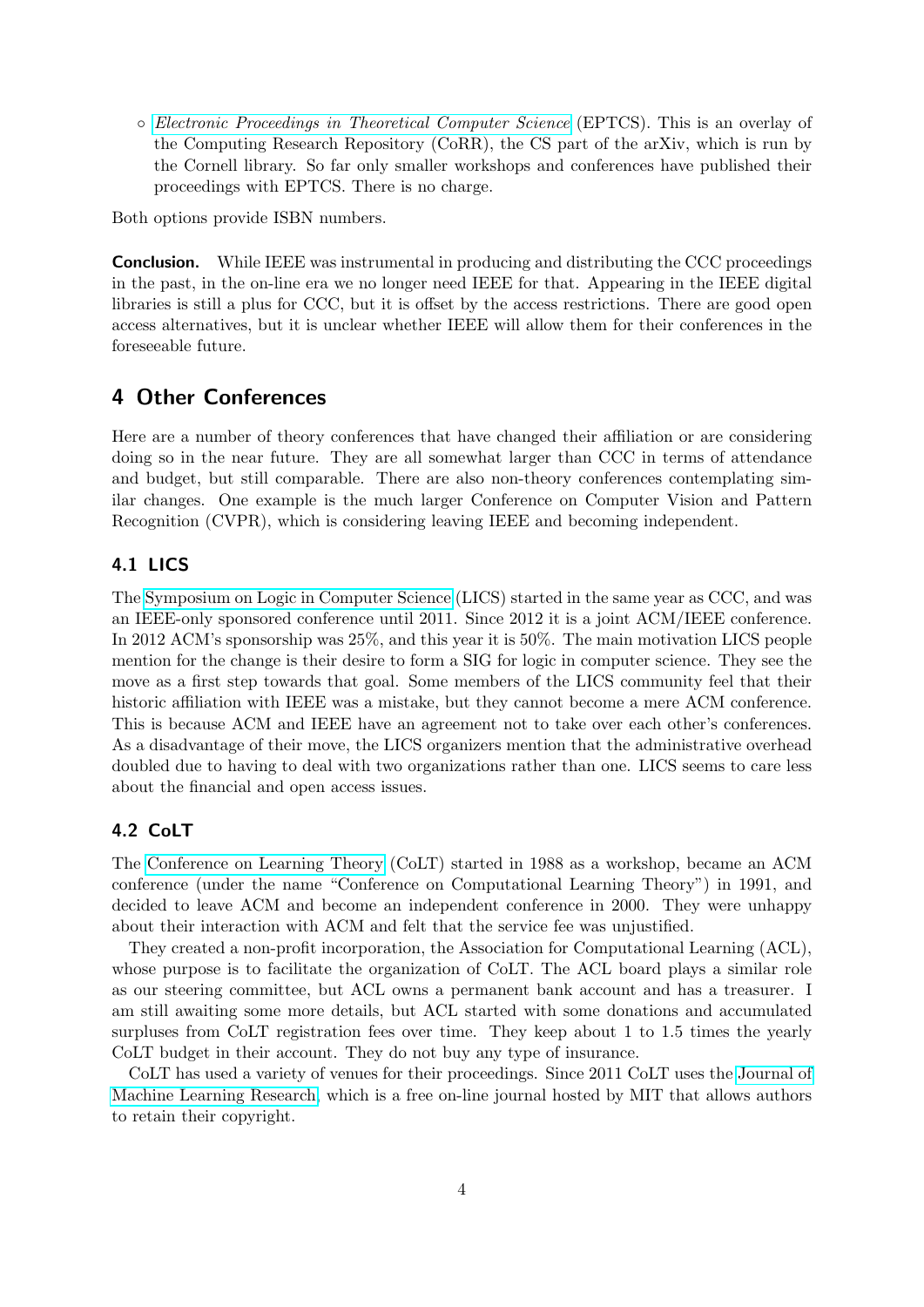#### 4.3 SoCG

The [Symposium on Computational Geometry](http://www.computational-geometry.org) (SocG) started in 1985 and has always been sponsored by ACM, except for two years when it was organized independently but in cooperation with ACM. The first time this happened was in 2007, when the conference was held in South-Korea and the ACM requirements for sponsorship turned out to be incompatible with South-Korean law. The second time was in 2009, when the conference was held in Denmark and the organizers wanted to avoid the bureaucracy involved in ACM sponsorship. In 2011 the conference was held in France and the organizers wanted to have the same "in cooperation" arrangement, but ACM refused and insisted on the usual sponsorship arrangement. This was the reason for SoCG to consider terminating its affiliation with ACM.

Since then there has been a lot of discussion within the SoCG community, and negotiations with ACM are ongoing. The considerations of the SoCG community are very similar to ours. In particular, they care about open access. In addition, for the reasons mentioned above, they have issues with the ACM sponsorship arrangement when the conference is organized outside of North-America, which is every other year. Interestingly, they tried to negotiate an arrangement where the involvement of ACM is restricted to publishing the proceedings, but ACM declined. Another difference with CCC is that SoCG has a tradition of obtaining substantial gifts from local industry and other entities.

## 5 Options

At this point in time I see three possible courses of action.

#### 5.1 Remaining an IEEE-Only Conference

This obviously is the easiest option and has the drawbacks mentioned above. There is hope for improvement on some fronts.

- Both the return on surpluses and open access are agenda items for the upcoming IEEE TC Board meeting on June 11, 2013. We'll have to await the outcome.
- According to a source that wanted to remain anonymous, an unnamed IEEE conference managed to negotiate a secret arrangement in which a permanent account is held in trust of their community. We could try the same.
- In the context of the 2010 funding rule, we could ask TCMF to treat CCC similar to FOCS with respect to student travel awards.

#### 5.2 Becoming a Joint ACM/IEEE Conference

Apart from arguably being a more natural home for CCC, there are a few differences in the way ACM and IEEE handle their conferences.

◦ Funding. The ACM Special Interest Groups (SIGs) such as SIGACT get to keep money permanently but ACM takes a cut of all the money that SIGs spend during the year, including for their sponsored conferences. SIGACT passes the fee on to its conferences as an overhead charge of roughly 15%, which is comparable to the overhead that IEEE charges. Unlike IEEE, where this is a fee that is seen as supporting the central services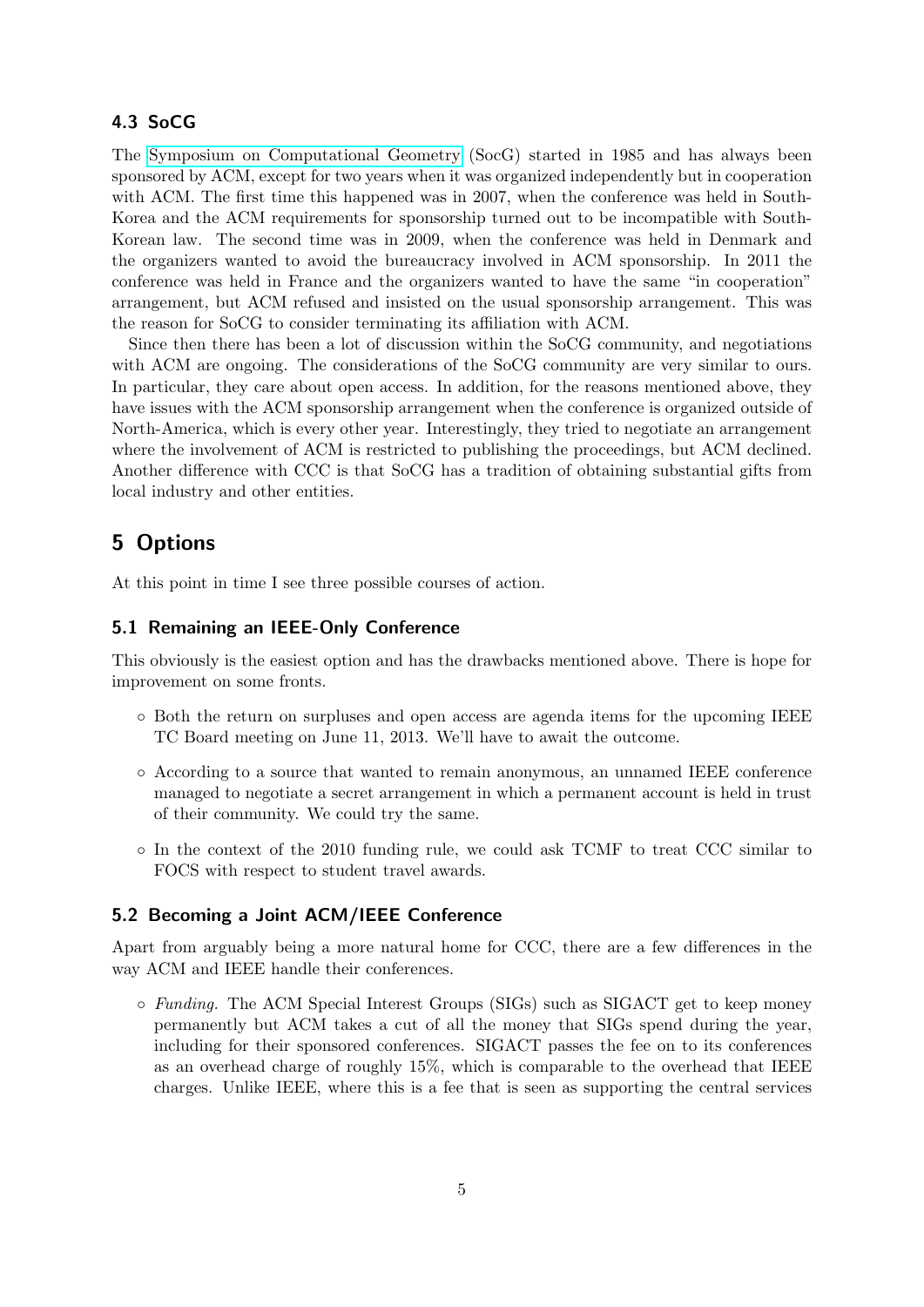provided to conferences, the two are not linked at ACM, and the yearly balance is absorbed by SIGACT rather than by the organization.

Another difference is that ACM requires a contingency of 15% instead of 10%. More importantly, SIGACT shares in the proceeds of the digital library, whereas TCMF does not. Partly as a result, SIGACT currently has a large amount of money in its account (more than \$800K).

- Proceedings. Whereas IEEE may be willing to close an eye for conference web sites with proceedings papers (as long as these papers are also part of IEEE's digital libraries), ACM seems less willing. ACM has made some short-term concessions (see the [current ACM](http://www.acm.org/news/featured/author-rights-management) [policy](http://www.acm.org/news/featured/author-rights-management) for the details), but has been quite reluctant to allow long-term access other than through the digital library.
- $\circ$  Administration. ACM provides reduced fees for on-line registration, handles all the money, and pays the bills. This arrangement works out very well for conferences organized in North-America, but for conferences organized elsewhere the IEEE arrangement works better.

As a current IEEE conference, CCC cannot become an ACM-only conference. However, CCC can become a joint ACM/IEEE conference, like LICS did. Possibly after some transition period, each organization would presumably provide 50% of the sponsorship. Based on the experience of LICS, it seems like it would be relatively easy for CCC to make the change. Compared to the current situation, the advantages would be that CCC gets access to some of the SIGACT services and resources, and that the proceedings also appear in ACM's digital library. The disadvantage is that the administrative overhead due to sponsorship would essentially double, and that ACM may disallow certain open access initiatives that IEEE would allow. The overhead issue would remain about the same.

#### 5.3 Going Solo

Just like CoLT did with ACM, CCC could decide to end its affiliation with IEEE completely and become an independent conference. This would avoid the frustration of local organizers and PC chairs dealing with a large organization, eliminate the overhead on expenses, make it possible to transfer money from one year to the next, and enable free access to the proceedings for everyone. It may also stimulate local organizers to get the best deals, as the proceeds would remain within our community. Downsides are the following:

◦ Start-up funds. We would need to collect enough funds to cover advance payments and potential deficits. Eventually our account balance should reach \$40K to \$50K, but we could start smaller and build up over a number of years, using donations and registration fees.

I have polled the NSF CCF program directors about such funding. I've been told that this is an unusual request, but I haven't heard the final word yet. In addition, we should obtain donations from other organizations and possibly also individuals.

 $\circ$  *Set-up work.* In addition to obtaining start-up funds, it would take a substantial amount of work to set everything up: banking, insurance, registration, proceedings production. We would probably need to create a non-profit organization like CoLT did. Once the initial phase is over, there would be less administrative overhead than is currently the case, and future local organizers would benefit from things already being set up for them.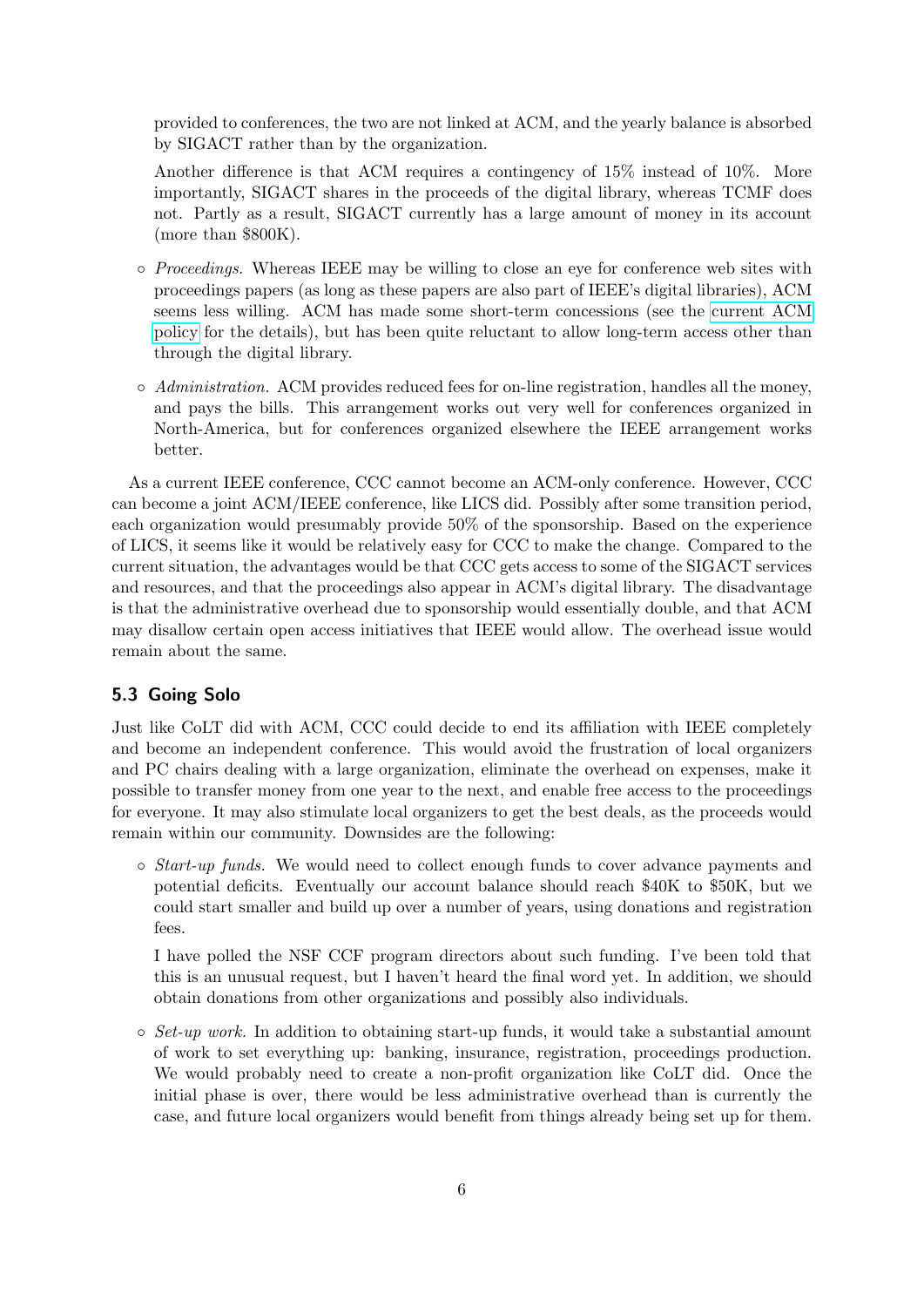- Possible loss of prestige. At some institutions being affiliated with a professional organization like IEEE or ACM is viewed as a quality mark for conferences, and the absence of such an affiliation disqualifies publications for consideration in tenure and promotion cases.
- $\circ$  *Name change.* Since IEEE owns the name of the conference, we would need to change it. A not-so-creative alternate name may be "Conference on the Complexity of Computation". Perhaps even "Computational Complexity Conference" is already different enough.

### 6 Preliminary Assessment and Plan

The sponsorship of IEEE has been instrumental in starting up CCC and in developing it into the well-respected conference it currently is. IEEE provided credibility, financial backing, insurance, and a venue for the proceedings. Those came at the cost of financial and administrative overhead and inflexibility, but the balance was positive. However, over the years the costs grew – objectively as well as in the minds of the community. At the same time the benefits became less clear, especially once CCC switched to on-line only proceedings. In fact, the IEEE sponsorship currently seems more like a hindrance than a help in disseminating the results presented at the conference, as it prevents CCC from providing open and free access to the proceedings.

Becoming a *joint ACM/IEEE* conference would provide some more financial flexibility but substantially increase the administrative overhead. The financial costs would remain of the same order. The open access issue would persist and possibly even become worse as ACM has been more unyielding than IEEE in this respect.

In order to avoid the financial overhead and to provide open and free access to the proceedings, becoming independent currently seems to be the only option. It would require extra effort from the community in order to collect start-up funds and get organized. A critical question is whether we care enough about the above issues and whether there are enough people willing to step forward and help with the transition.

Plan. Hard copies of this document are distributed at the start of CCC 2013. The affiliation with IEEE is on the agenda of the CCC business meeting of June 7, 2013. At the end of the discussion there will be a straw poll in which the attendees can indicate their preference among the three options listed, so as to provide some direction for the steering committee. After incorporating the feedback from the business meeting, and after hearing the outcome of the IEEE TC Board meeting of June 11, 2013, a revised version of this document will be made publicly available on the [CCC web site,](http://computationalcomplexity.org) and announced through the CCC mailing list. Both TCMF and SIGACT will be invited to formulate a response. If need be, there will be more revisions. When the time is ripe, there will be a vote conducted via the CCC mailing list. Ultimately, the CCC steering committee will make a decision, at the latest at the 2014 meeting. Any changes would likely go into effect at the 2015 meeting.

#### Acknowledgments

I would like to thank the following people for their input and help: Eric Allender, Paul Beame, Jeff Erickson, Lance Fortnow, Oded Goldreich, Joe Halpern, Jyrki Kivinen, Phokion Kolaitis, Phil Long, Joe Mitchell, Luke Ong, Jose Rolim, Alan Selman, Rocco Servedio, David Shmoys, Madhu Sudan, Chris Umans, Salil Vadhan, Ryan Williams.